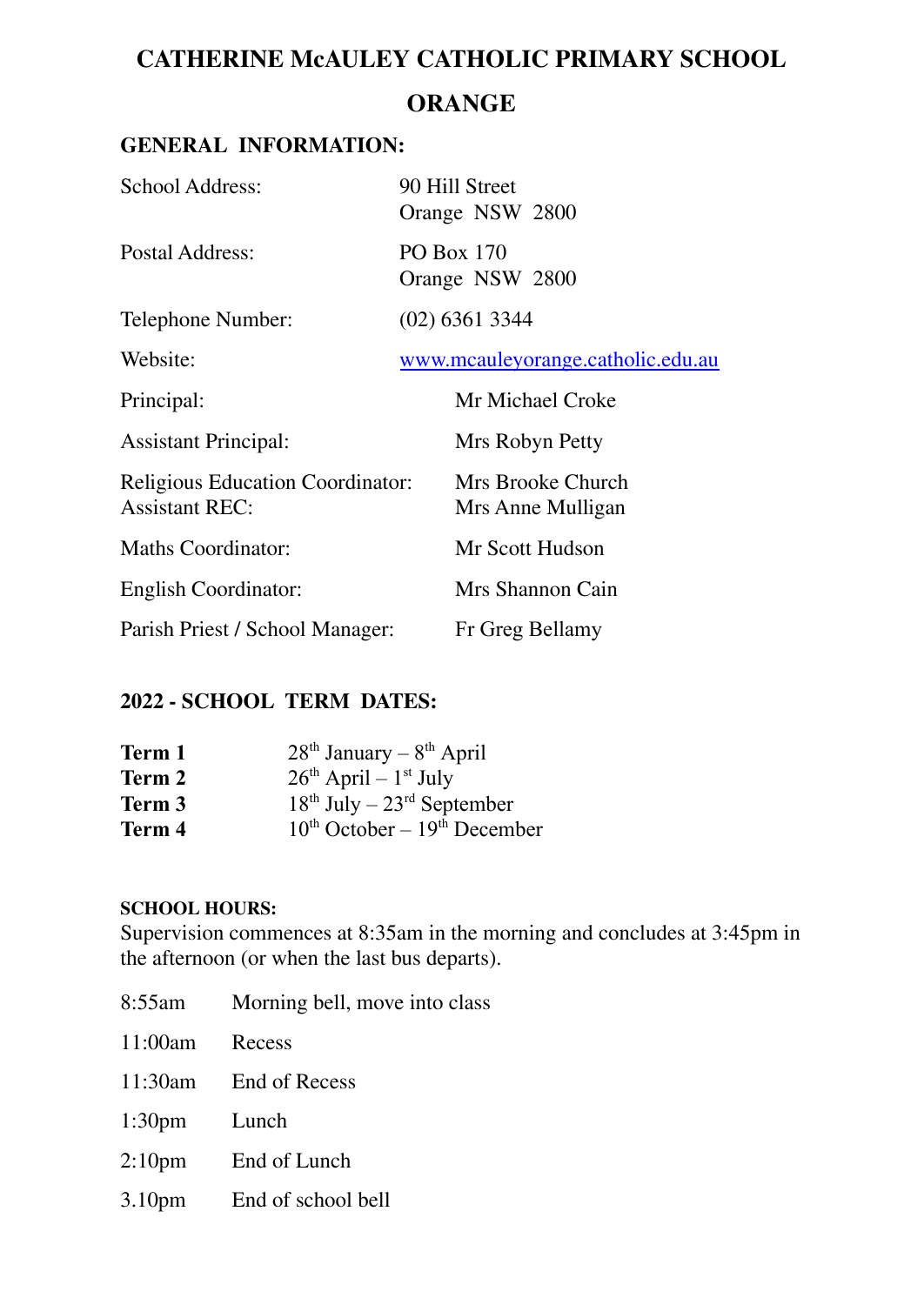#### **OUR BACKGROUND:**

At the beginning of 1980, the three Catholic primary schools in Orange –

De La Salle, St Mary's and Santa Maria Primary merged to become a co-educational primary school to be known as St Joseph's Primary School. Sacred Heart Infants School and Holy Family Infants School were also formed. St Joseph's Catholic School and Sacred Heart Infants School ceased at the end of 2011 and Catherine McAuley Catholic Primary School commenced in 2012.

The school is part of the Bathurst Diocesan education system. As part of the Parish of St Mary and St Joseph our school is under the care of our Parish Priest who is the school manager.

> **Catherine McAuley Catholic Primary School is a faith community that is inspired by the person and teachings of Jesus Christ. It respects the dignity of each member of the community and is committed to a quality Catholic education that develops students to their full potential.**

*Vision Statement*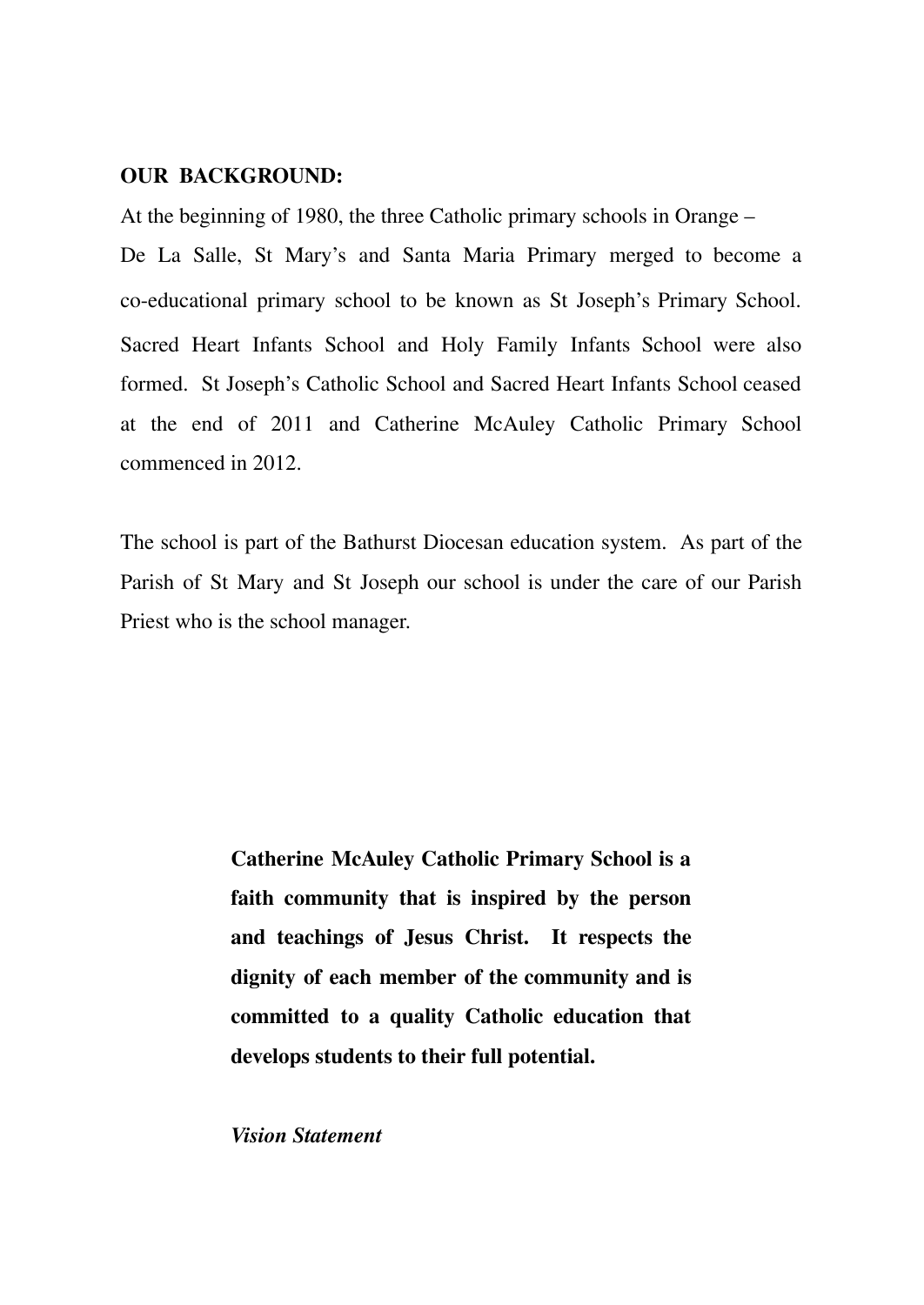#### **CLASS PLACEMENT:**

Children are placed in classes after consultation between teachers, Principal and / or Assistant Principal and, at times, Parents. Classes are parallel, which means that each class is comprised of children of mixed ability. New arrivals are placed in classes considering numbers in the class of the grade the child will enter as well as other concerns to be deemed appropriate by the Principal and teachers.

### **RELIGIOUS EDUCATION PROGRAM:**

Catherine McAuley has a well structured Religious Education Program based on the Bathurst Diocesan Program. Explicitly and implicitly, religious education forms an integral part of the total curriculum of our school. It is broader than the classroom teaching of religion, and is directed towards the personal and religious development of our students.

The Religious education program supports the catechetical and evangelising mission of the Church while supporting young people in their lifelong journey in faith. It aims to stimulate and challenge students, especially in their understanding of Scripture and Tradition, their critical thinking and moral reasoning. Students are invited to reflect on Sacred Scripture, talk with God through prayer, discover the beauty of God's creation and explore the meaning of symbols and rituals. The program is based upon sound pedagogical practices supported by the *To Know, Worship and Love* textbook series and resources.

# **LITURGY:**

Under the guidance of our Religious education Coordinator we provide numerous opportunities for children to participate in liturgical celebrations. These include whole school, grade and class Masses, Reconciliation, and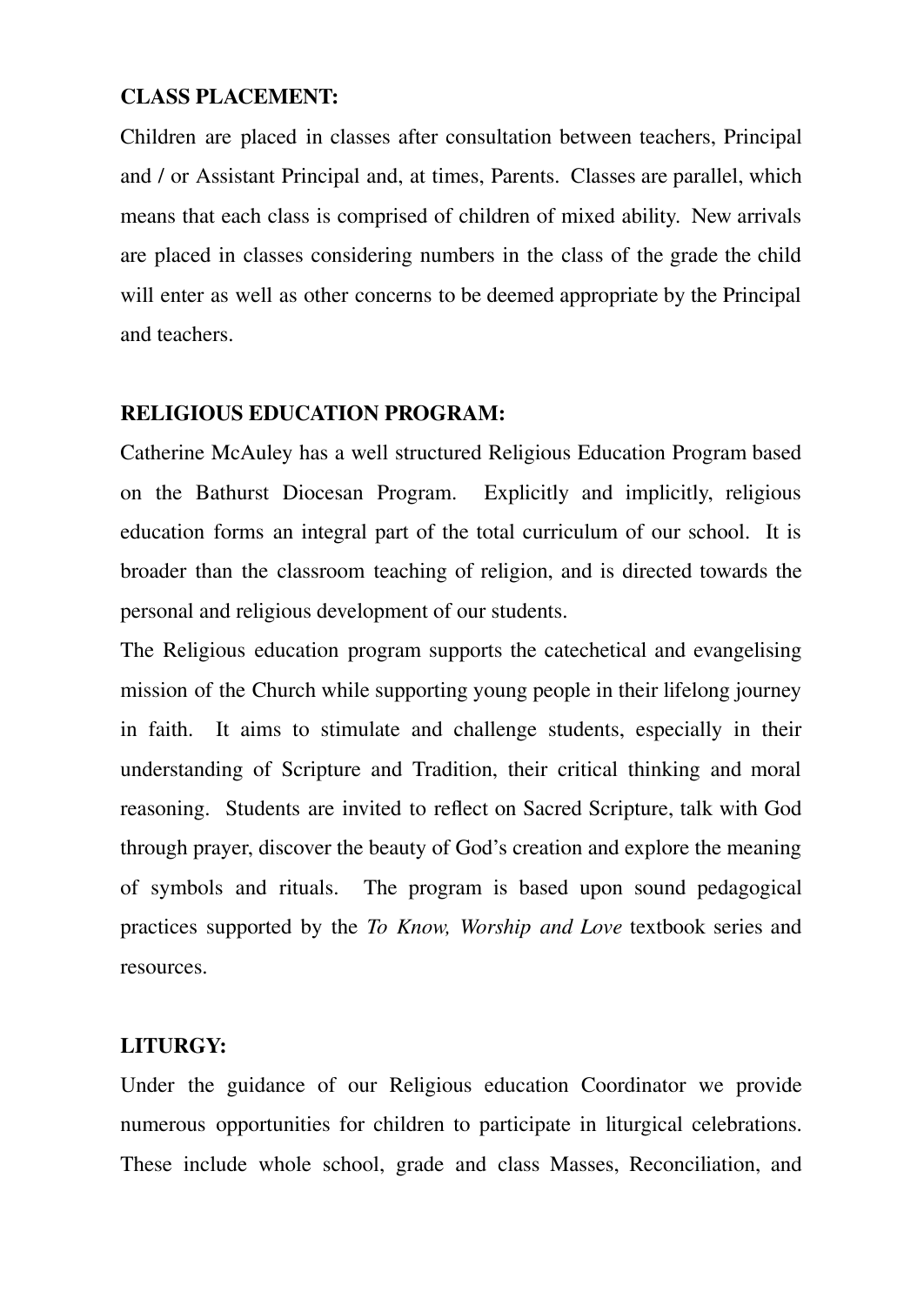various forms of liturgy. Children are involved in prayer and Religious Education lessons on a daily basis.

# **THE SCHOOL CURRICULUM:**

The school addresses the Key Learning Areas as outlined by the New Education Standards Authority for NSW (NESA). We provide learning programs in the following areas:

- Religious Education
- English
- Mathematics
- Science & Technology
- HSIE (History & Geography)
- Creative Arts
- Personal Development, Health & Physical Education

# **SCHOOL PASTORAL CARE:**

At Catherine McAuley, Pastoral Care is concerned with each student and his/her family and their particular needs.

Discipline implies learning a way of life, which is faithful to the teachings of the Gospel. Therefore, at McAuley our belief about discipline is based on the concepts of justice, fairness and positive growth. Discipline is concerned with the modification of behaviour so that it contributes to the creative energy of the school community.

The major orientation of McAuley employs a School based Positive Behaviour for Learning (**SPB4L**) program which fosters self-discipline.

School rules are guidelines which promote the Christian development of the whole school community. Failure to follow these guidelines results in consequences which challenge students towards personal transformation and growth. Children are positively rewarded both individually and at a Sporting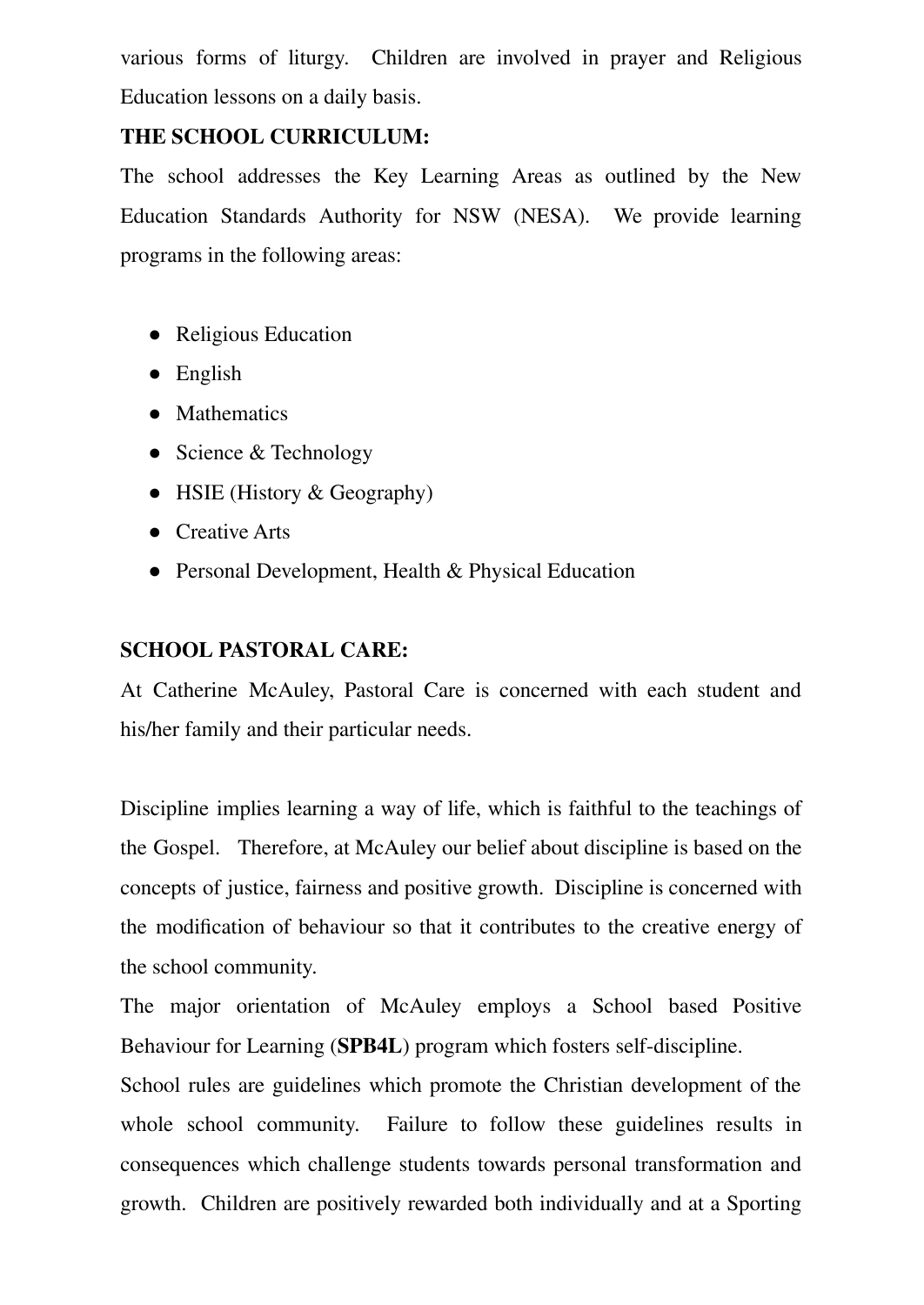House level. The school has three basic rules: **Be Respectful, Be Responsible and Be Safe.** For further details, please contact the school.

#### **PROTECTED LEARNING:**

Each Monday to Thursday, from 9:00am to 11:00am we have "Protected Learning" across the school. This is the optimal time for student learning and, as such, we avoid any interruptions to classroom activities. If you need to make an appointment for your child during school hours, please try and avoid brooking appointments during protected learning time.

#### **PROFESSIONAL LEARNING COMMUNITY:**

The **P**rofessional **L**earning **C**ommunity (PLC) process is used across all grades at Catherine McAuley. Since establishing our school as a Professional Learning Community a number of initiatives have developed to ensure that all students achieve high levels of learning. Collaborative teacher teams use the three tiers of intervention to identify and respond to student learning needs. The delivery of intervention for students is fluid, with students moving between the tiers based on common grade formative assessments (simple 'check ins' that inform teachers of how much students have learned).

#### **Tier 1 - Effective CORE INSTRUCTION for ALL students**

At the beginning of a learning cycle students are provided with high quality effective core instruction led by collaborative teacher teams during the school's protected learning time. This learning focuses on the identified **essential learning** targets of the particular learning cycle. During this time students may be taught by their: classroom teacher, grade teacher teams or assigned to a particular grade teacher who has been identified as having the capacity to best deliver the required learning. Once quality core instruction has been delivered the students complete a **common formative assessment.**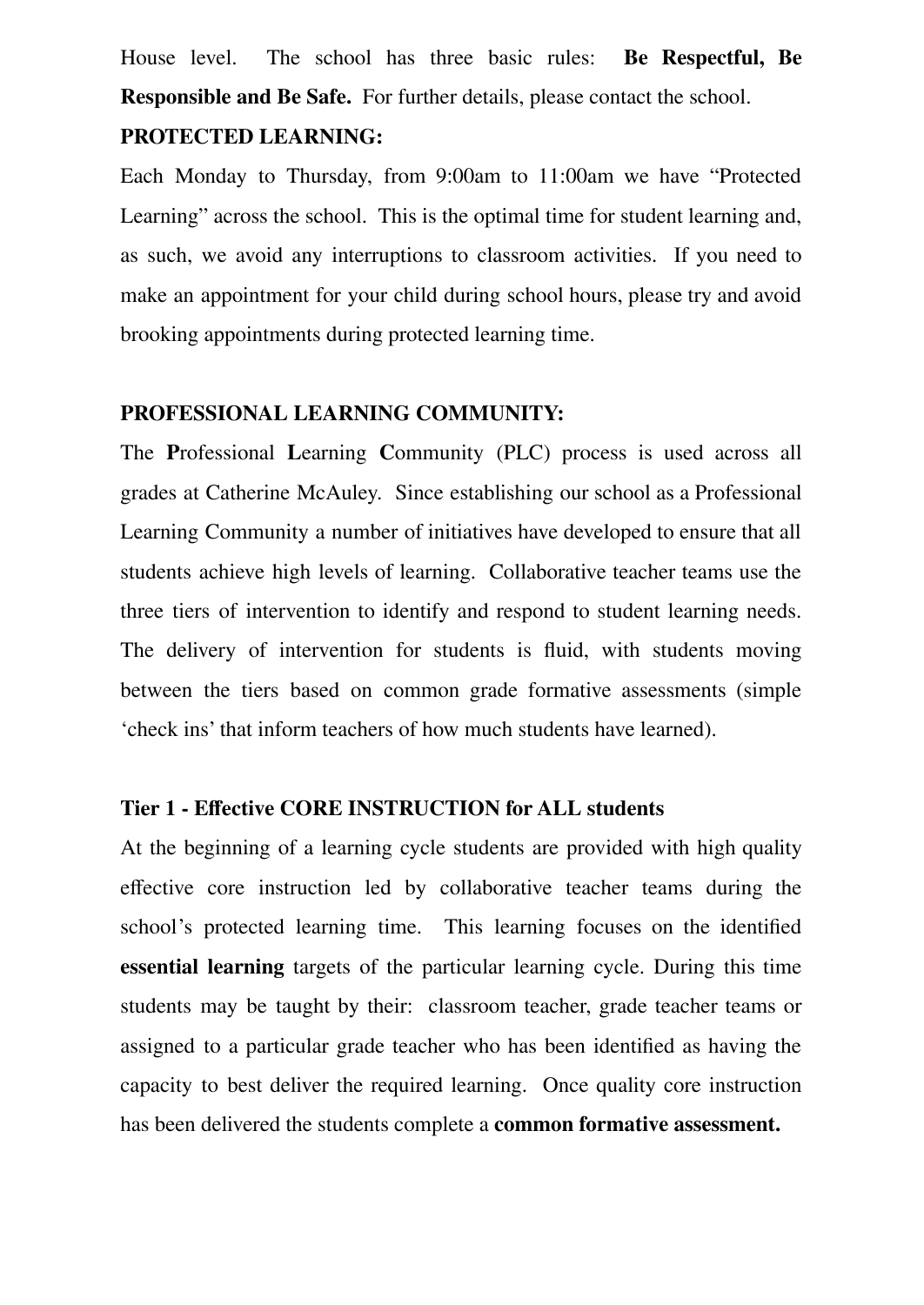#### **Tier 2 - Supplemented INTERVENTIONS for SOME identified students.**

The **common formative assessment** data is analysed by teaching staff and intervention is planned and delivered for those students who have not attained proficiency level of the **essential learning.** Learning for those students who have achieved proficiency is also planned and delivered, with these students moving onto the remainder of the syllabus content for that topic and if needed, extension and enrichment tasks.

#### **Tier 3 - Intensive intervention for individual students**

Using data from learning cycles grade teachers identify students who are in need of intensive remedial support in universal skills in literacy and numeracy, writing and number. Grade teacher teams devise intervention for these students which may include: school wide programs such as Mini Lit, Multi Lit and QUICKSMART, school counsellor referrals, parent meetings and specialist referrals. These programs are subject to availability.

#### **DIGITAL LEARNING:**

Digital technologies at Catherine McAuley are incorporated for clear learning purposes. This is coupled with effective teaching in and outside the classroom. Digital learning for students offers teachers the ability to provide educational experiences in a variety of ways. At Catherine McAuley our students interact and learn with a number of different forms of devices such as tablets, computers and robotics. All these digital devices, provided by the school, connect students to a huge and ever growing number of educational tools and resources for now and the future.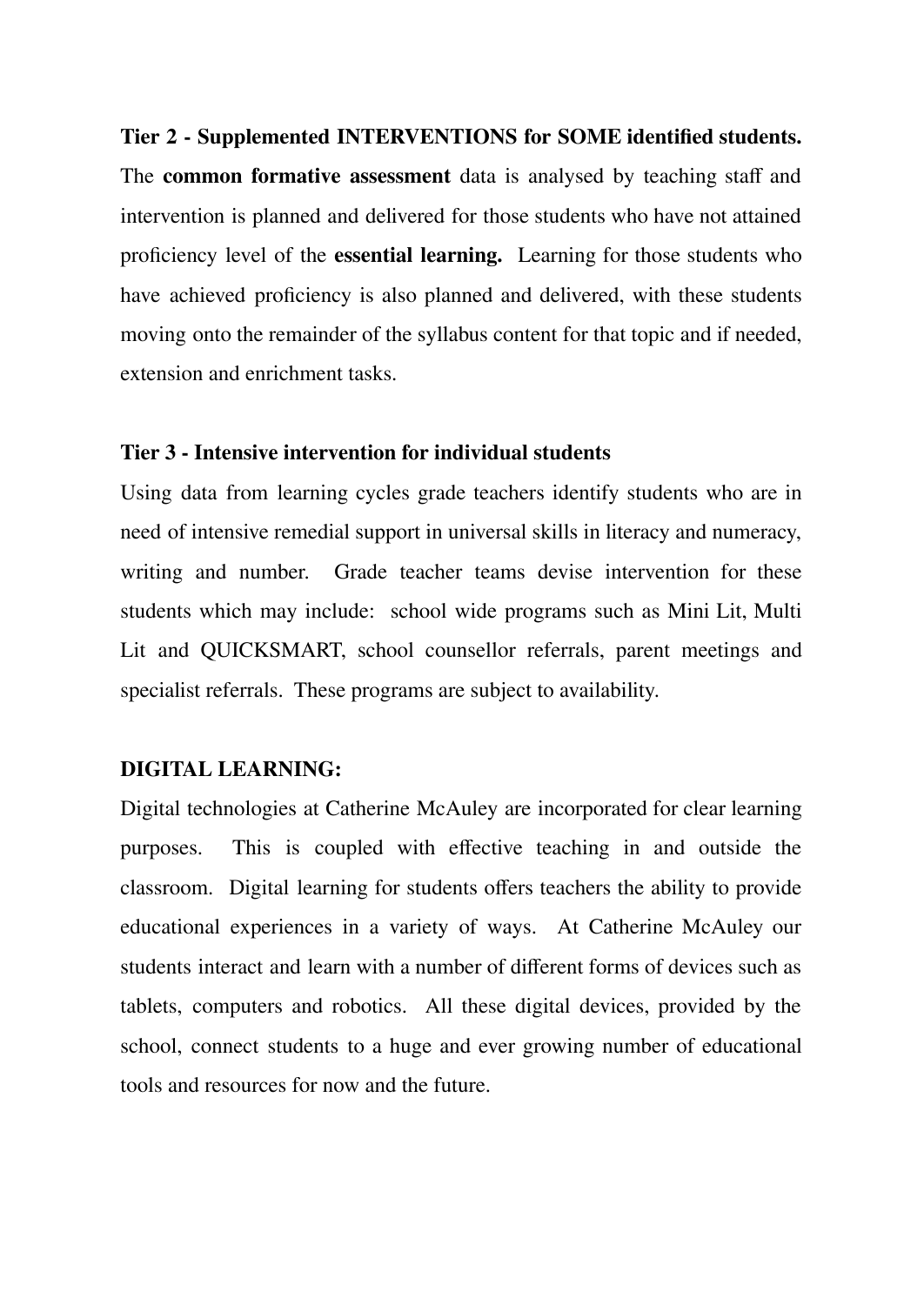#### **SUPPORT TEACHERS:**

The school has a Support Teacher Staff who assist teachers differentiate the curriculum for children who are experiencing difficulties or require extension especially in literacy and numeracy. Support Teachers assist in the pastoral Care and Discipline of the school. They refer (or assist in the referral) of children with learning deficits, challenging behaviours and children who need counselling. Catherine McAuley has a School Counsellor who works two days a week.

#### **MUSIC & DRAMA:**

All children attend a Music & Drama lesson for one hour each week. The school has a school band and guitar groups. The children in Year 3 – Year 6 are involved in performing a play once a year.

#### **LIBRARY:**

All children take part in a Library Lesson for 40 minutes a week which includes borrowing books. The Library is open three mornings a week before school to accommodate Early Bird Readers Club.

#### **SCHOOL FEES & COSTS:**

The rate of fees is set by the Catholic Education Office with the approval of the Bishop. Families receive a reduction in fees where two or more children attend Catholic schools. It is expected that all families meet their fee obligations. In cases of genuine hardship some level of assistance will be given. It is necessary for you to approach the School Principal should you require such assistance. Your account is for school fees for children attending Catherine McAuley School only. A Diocesan Capital Works Levy is also payable over three terms (this will appear as a separate item on your school fees account and is only charged to the eldest child). Not included in the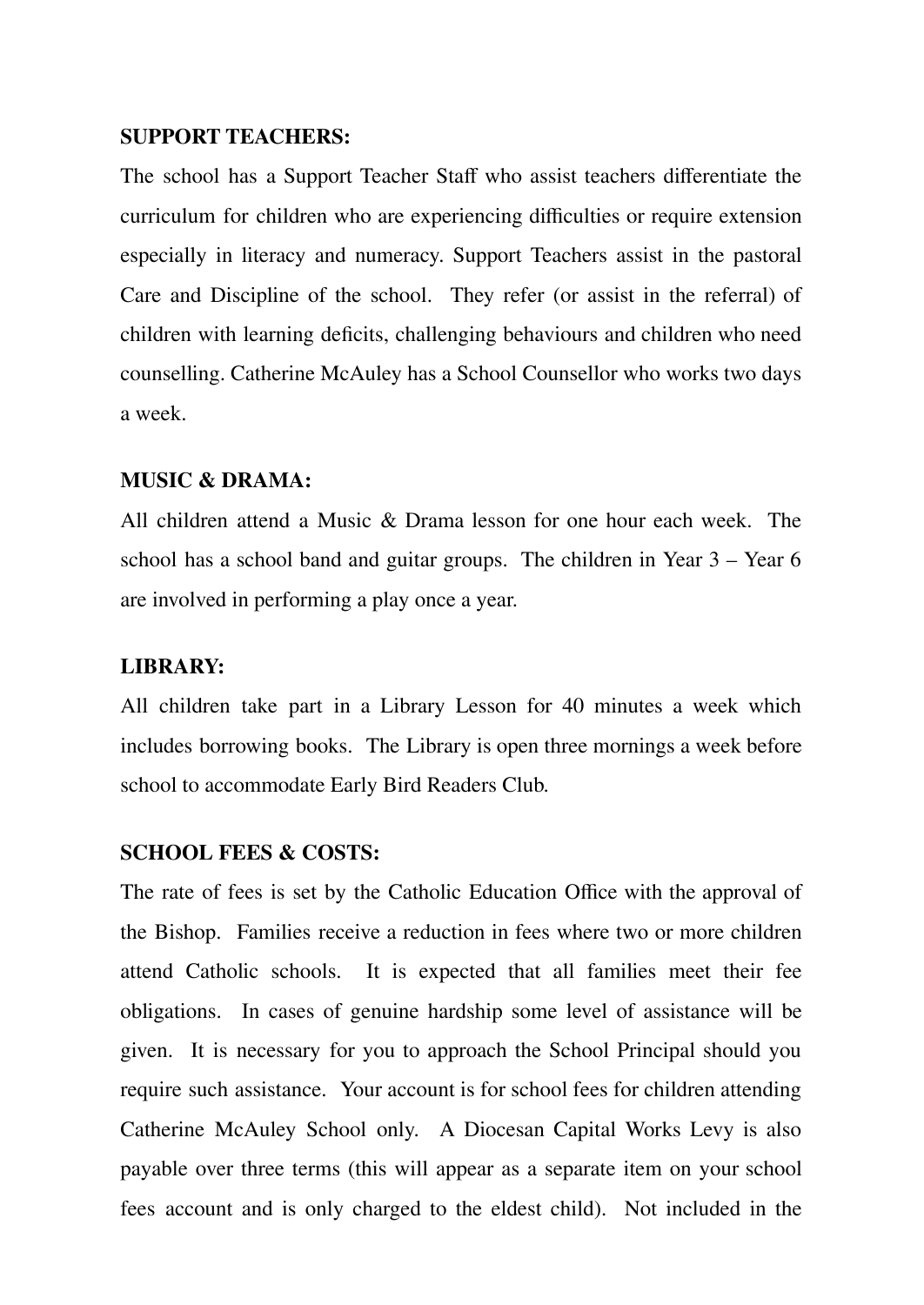school fees are any extra activities such as music, representative sport and the occasional excursion cost.

These fees pay for all resources including exercise books, access to websites such as Mathletics & Reading Eggs, textbook hire and purchase, and a range of other classroom consumables plus most visiting shows including Life Education Van and the Winter Sport fees for Primary Students. This also covers excursions and activities, which are organised for each grade including the Year Six Canberra Excursion.

#### **BAND AND GUITAR GROUP:**

This will be charged separately for students in Year 3 – Year 6 who take part in Band or Guitar Group.

#### **REGULAR PAYMENT:**

School Fees are charged for the full year and are divided into three instalments due in Term 1, Term 2 & Term 3. To avoid school fee accounts growing to a larger than manageable amount, payment plans can be arranged by contacting the Financial Secretary. The preferred method of payment is by BPay (details of which will appear on your statement). Direct Debit or Centrepay options are also available weekly, fortnightly or monthly (you will need to complete a form for both Direct Debits and Centrepay payments and these are available from the office). If you do run into difficulties it is important that you contact the School Principal so that suitable arrangements can be made.

#### **WHERE DO THE SCHOOL SERVICE FEES GO?**

School fees pay for expenses that the school incurs outside teachers' salaries. These expenses include resources, all maintenance costs which includes painting, carpeting, cleaning, plumbing, updating of classroom furniture, payment of additional salaries and maintenance worker. A proportion of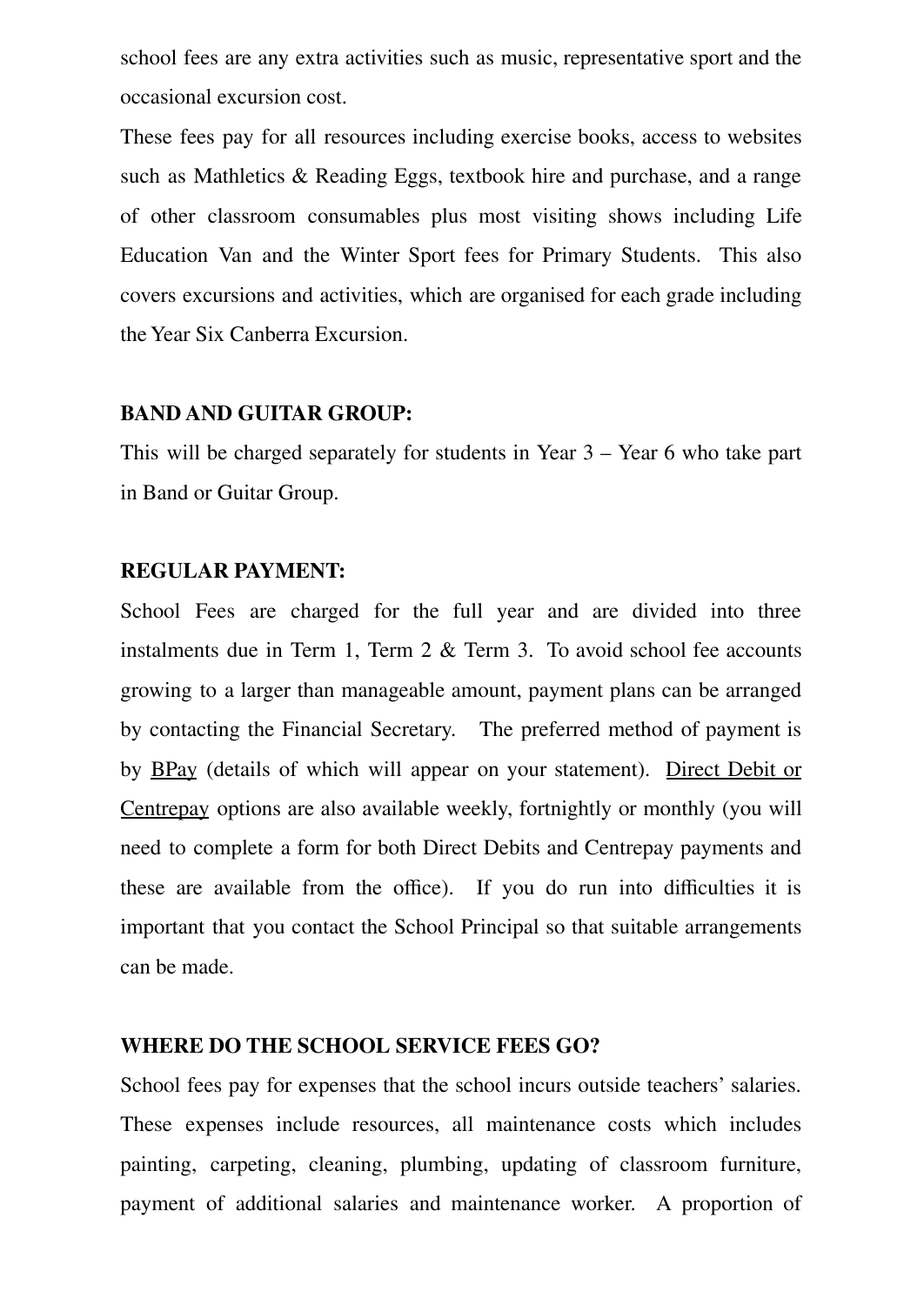school fees in the form of a levy on each child is paid to the Diocese to help defray the costs of the many services offered by the Catholic Education Office.

#### **SCHOOL BANKING:**

Children have the opportunity to bank with the Catholic Development Fund (CDF) through the school. Children bring in their bank books on Wednesdays. The CDF is an organisation which assists schools and parishes through the provision of low interest loans. It is a very worthwhile project to support.

#### **COMMUNICATION:**

#### **CONTACTING THE SCHOOL:**

Our school secretaries are Ms Annalisa Covelli, Mrs Robyn Basha and Mrs Kate Budworth. We believe that parents should be able to contact the school at anytime during the school day.

The school telephone number is 6361 3344.

Our office hours are 8.30am - 4.00pm.

Our email address is [mcauleyorange@bth.catholic.edu.au.](mailto:mcauleyorange@bth.catholic.edu.au)

Parents will also receive information about oru Parent Portal via Compass. This will allow parents to submit Absent Notes and view student reports, among other things. Further details are provided in Term .

#### **CONTACTING TEACHERS:**

If you have any concerns about your child's progress or behaviour, please feel free to discuss them with your child's class teacher. Please phone the office to make an appointment. Teachers welcome contact with parents. Please refer to the flow chart below for the proper procedure. Please make an appointment before coming to the school.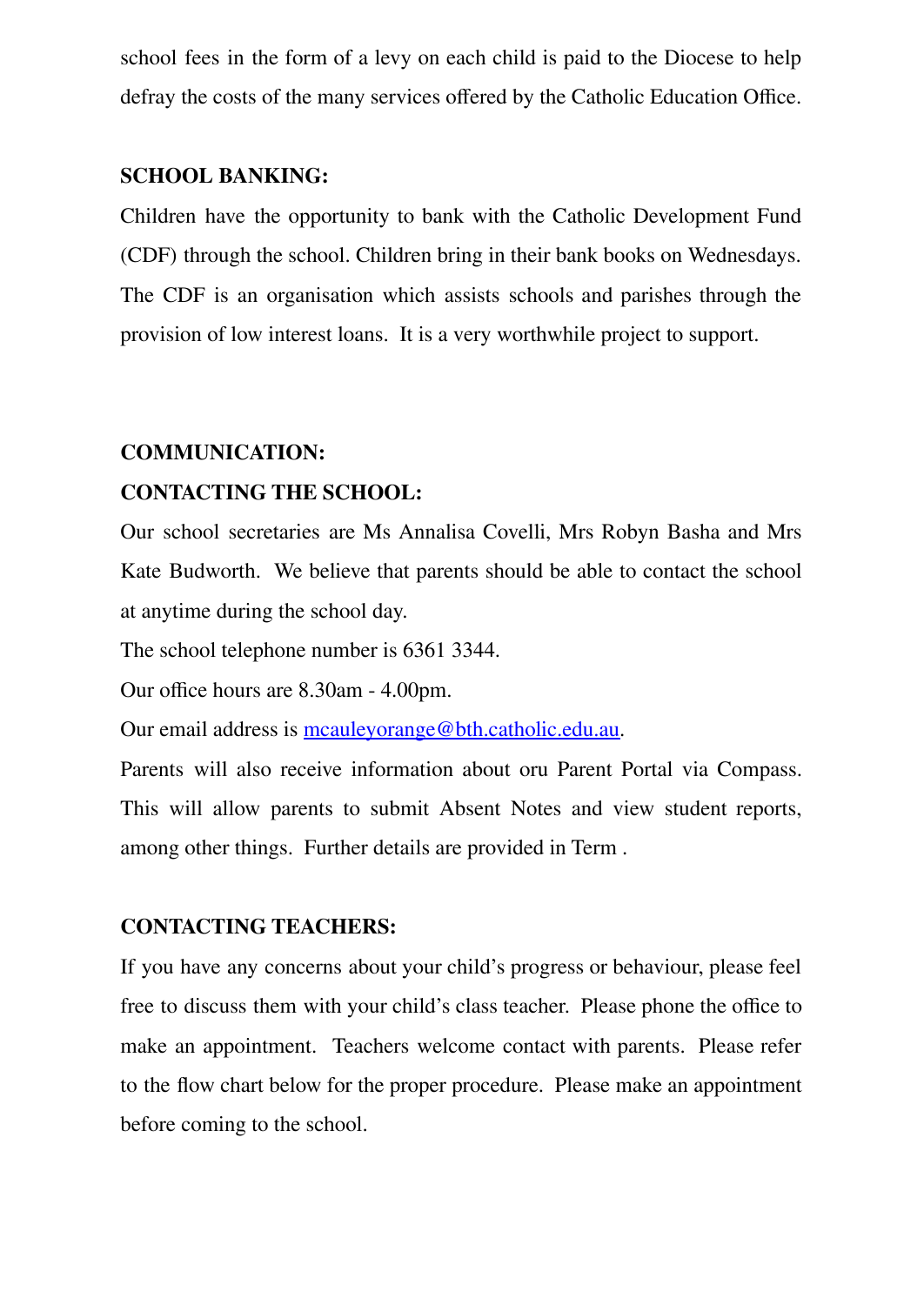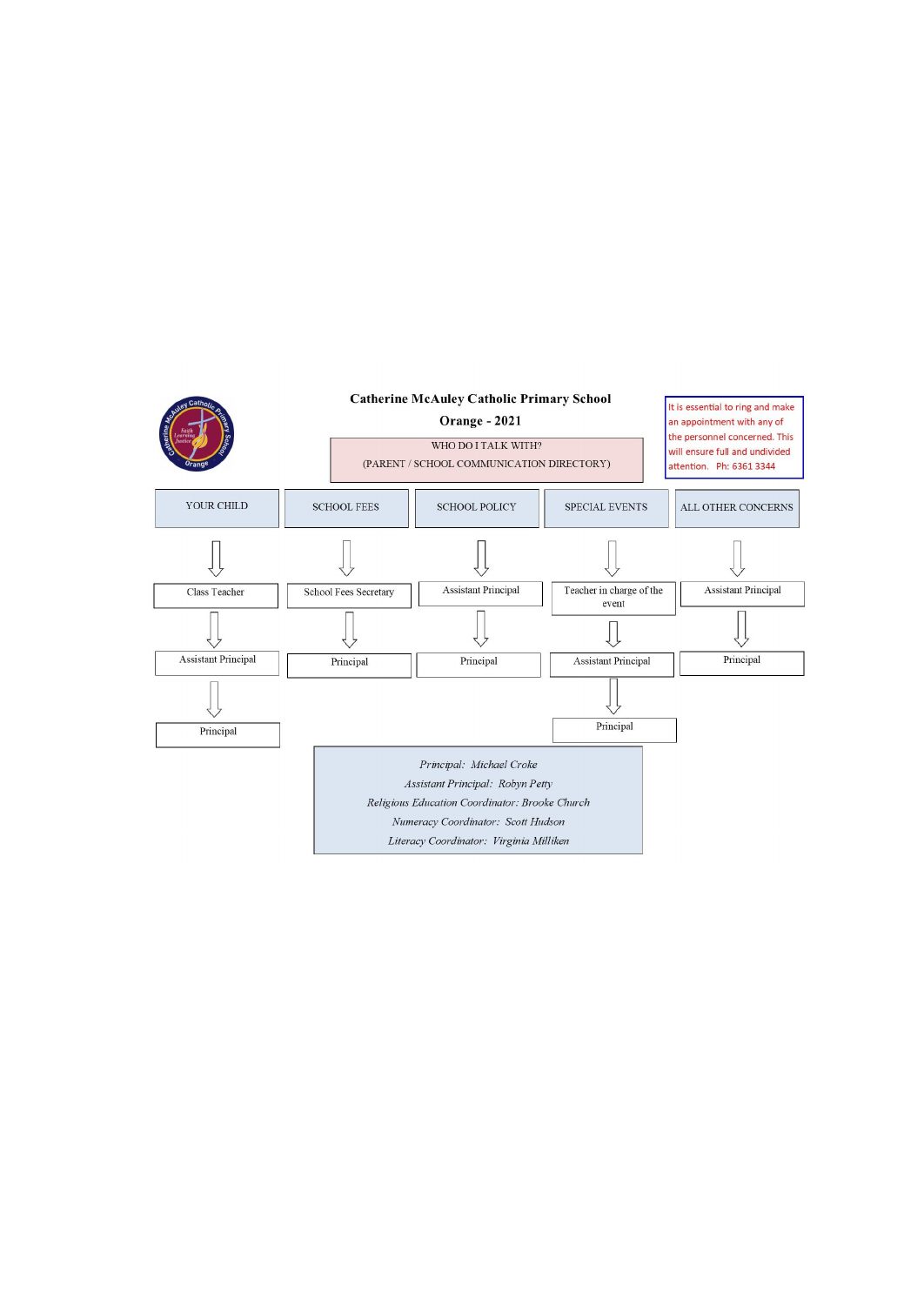#### **NEWSLETTER:**

Each Wednesday a school newsletter is emailed to each family. The newsletter contains as much information of the activities at school as possible. We try and keep the number of notes to a minimum. **Newsletters and notes are also available on our website.**

#### **WEBSITE & FACEBOOK:**

The McAuley website *www.mcauleyorange.catholic.edu.au* has a lot of relevant information regarding life at McAuley including all notes and newsletters. The McAuley Facebook page includes pictures and celebrations as well as reminders and notifications.

#### **ABSENCES FROM SCHOOL:**

When a child is absent from school through sickness or for any other reason an explanation from parents is necessary. You will be able to access online notes once you have your Compass details. If you do not have internet access, a written note will be required.

**There is no need to phone the school on the day your child is away.**

#### **PEER SUPPORT:**

Peer Support is a program that builds relationships across the school. Groups are formed with a member from each grade and a Year 6 child as the leader. The leaders are trained at the beginning of the year and lead their group in a variety of games and activities.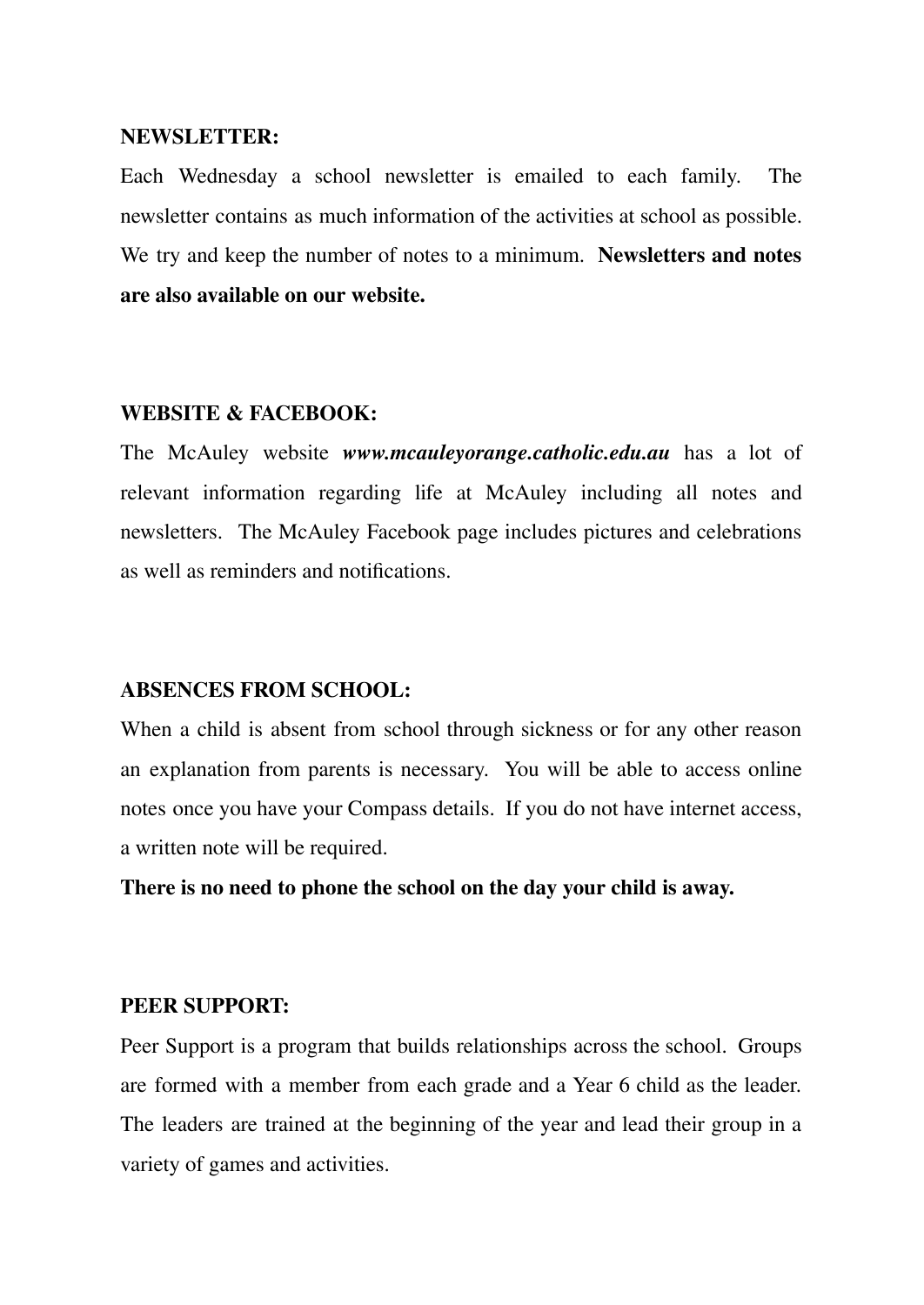#### **YEAR 6 / KINDERGARTEN BUDDIES:**

Year 6 children are assigned a "Kindergarten Buddy". The kindergarten and Year 6 teachers devise appropriate activities for the "Buddies" to take part in.

### **STUDENT REPRESENTATIVES COUNCIL:**

At Catherine McAuley we believe that students must have a voice and are able to make valuable contribution to their school. Our Student Representative Council is involved in representing all our students needs, concerns and celebrations. Through this Council students are given opportunities to participate in doing real and important activities which help make a difference to our school community.

**PARENT INVOLVEMENT:** Parents are encouraged to be actively involved in the school through various avenues. Various teachers, depending upon their particular approach, may call for parents to assist within the classroom in areas such as reading and visual arts. Volunteers are always needed in our tuckshop and any time you can give would be appreciated. There are a number of opportunities that arise during the year for parent participation in sport and any talents that you have to share in this area will be welcomed. Parents are also involved in fundraising. Parent help is required at all sport carnivals and sporting events.

### **FUNDRAISING AND SOCIAL EVENTS:**

**Term 1:** Welcome BBQ, Athletics Carnival BBQ & Canteen **Term1:** Easter Raffle **Term 2:** McAuley Parent Social Night **Term 3:** Trivia Night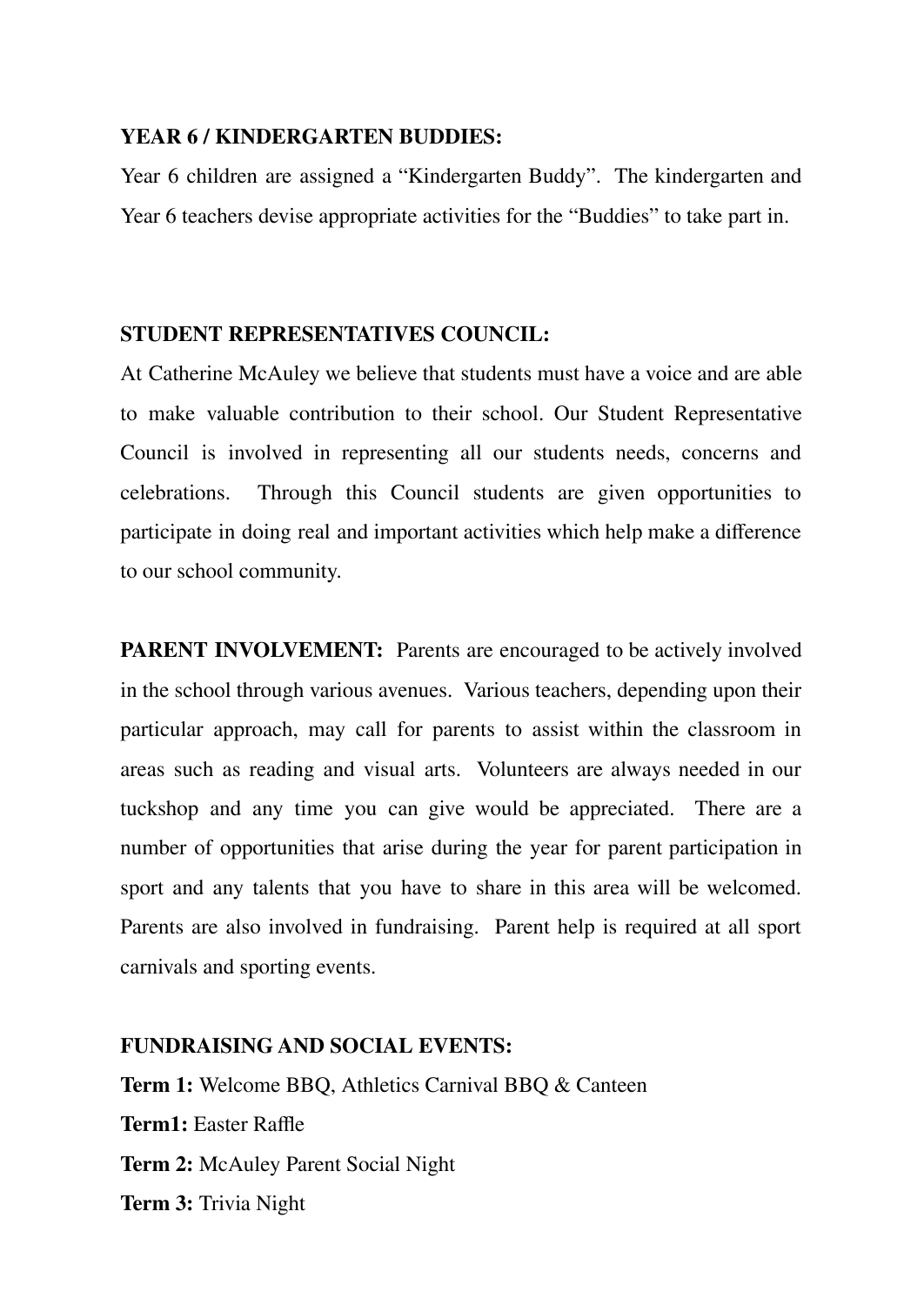#### **SCHOOL ROUTINES:**

**ARRIVING AT SCHOOL:** Children are not expected to arrive at school before 8.35am. No supervision is available for your child before this time. Children who do arrive at school before 8.35am *MUST* remain seated in the Kindergarten & Year 1 eating area until the teacher arrives on duty.

#### **CHILDREN BEING COLLECTED AFTER SCHOOL:**

*Byng Street Site* – Parent pickup only. Parents are to meet the children on the lines under the shade cloth next to the Byng St building. There is ample parking on Byng Street.

*Hill Street Parent Pick up* – limited parking. Parents meet children in Area A in the Kindergarten & Year 1 eating area.

*Hill Street Bus Exit* – children meet between Kenna Hall and the school, near the Kinder exit, and will be taken to Kenna Hall to wait for their buses. Children must be walked to the bus by the teacher on duty. If your child misses the bus for any reason the school will make every effort to contact you. We will keep your child safe in the office until they are picked up.

#### **LUNCH:**

Glass containers of any sort are not allowed. If your child forgets their lunch we will contact you or we can arrange for a suitable lunch from the canteen and a note will be sent home to inform you of the cost.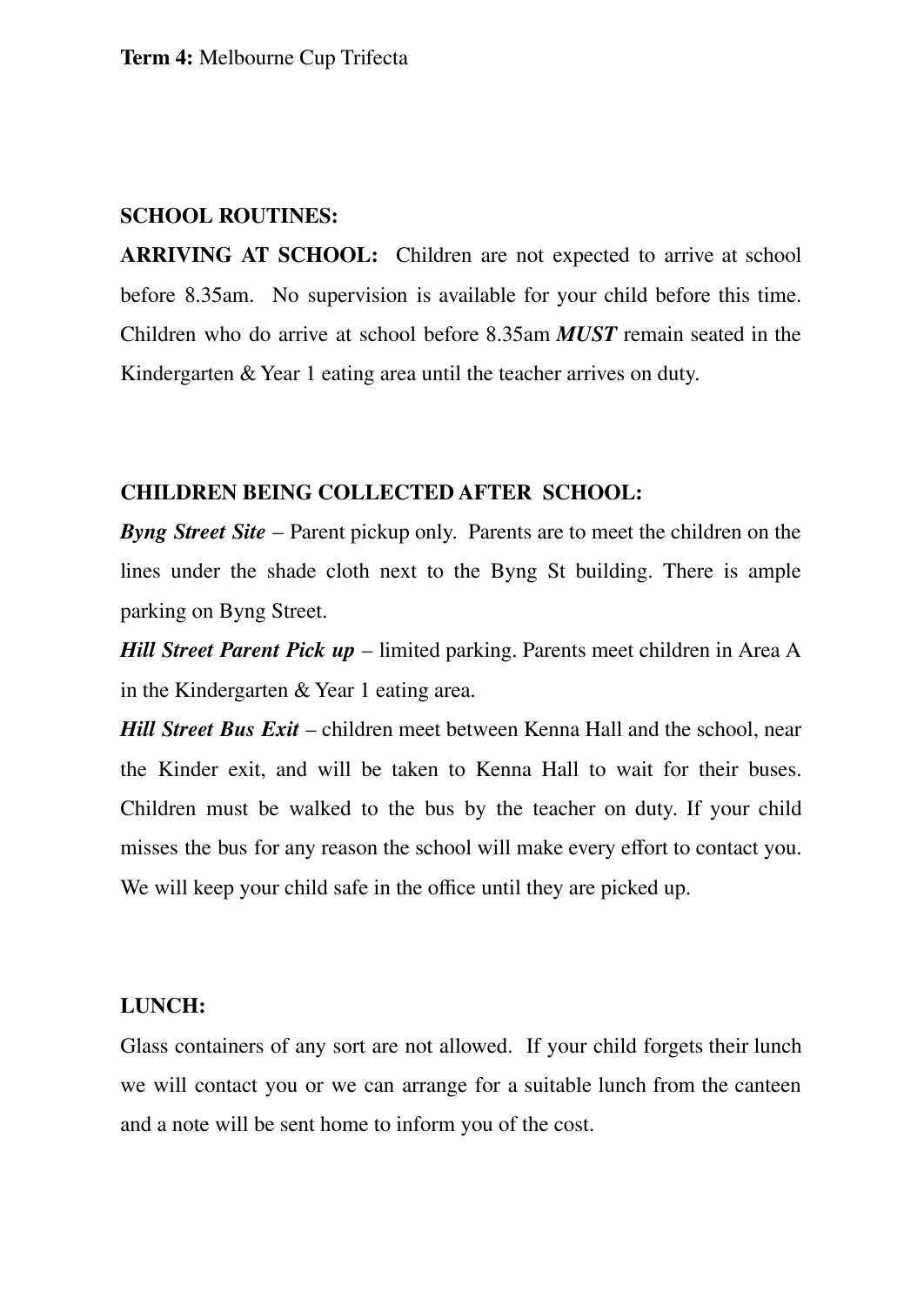**CANTEEN:** The canteen operates every day. Children can go to the tuckshop at lunchtime and Primary children can also go at recess, however on wet days this practice is not permitted. Children order their lunch by bringing in a paper bag with name, class, food/drink required and money enclosed. A reusable bag is available from the canteen. Kindergarten – Year 6 orders are collected in class and taken to the canteen. Children are only permitted to eat food in set areas of the playground and they are not allowed to walk around the school eating.

#### **SCHOOL UNIFORM:**

Children are expected to be attired in the correct school uniform each day of the school year (unless they have a note) and to present themselves in line with school dress policy which stipulates:

- acceptable hairstyles. *Extremes of hairstyle are not permitted - these include coloured hair and haircuts or undercuts or patterns less than a 'two' or rats tails*;
- no bracelets, bangles, necklaces or anklets a religious medal on a fine chain may be worn;
- one small ring only;
- no nail polish;
- girls one set of earrings only (sleepers or studs): boys single sleeper or stud;
- hair below the shoulders to be tied back off their face;
- t-shirts under short sleeved shirts are not permitted.
- Black polished shoes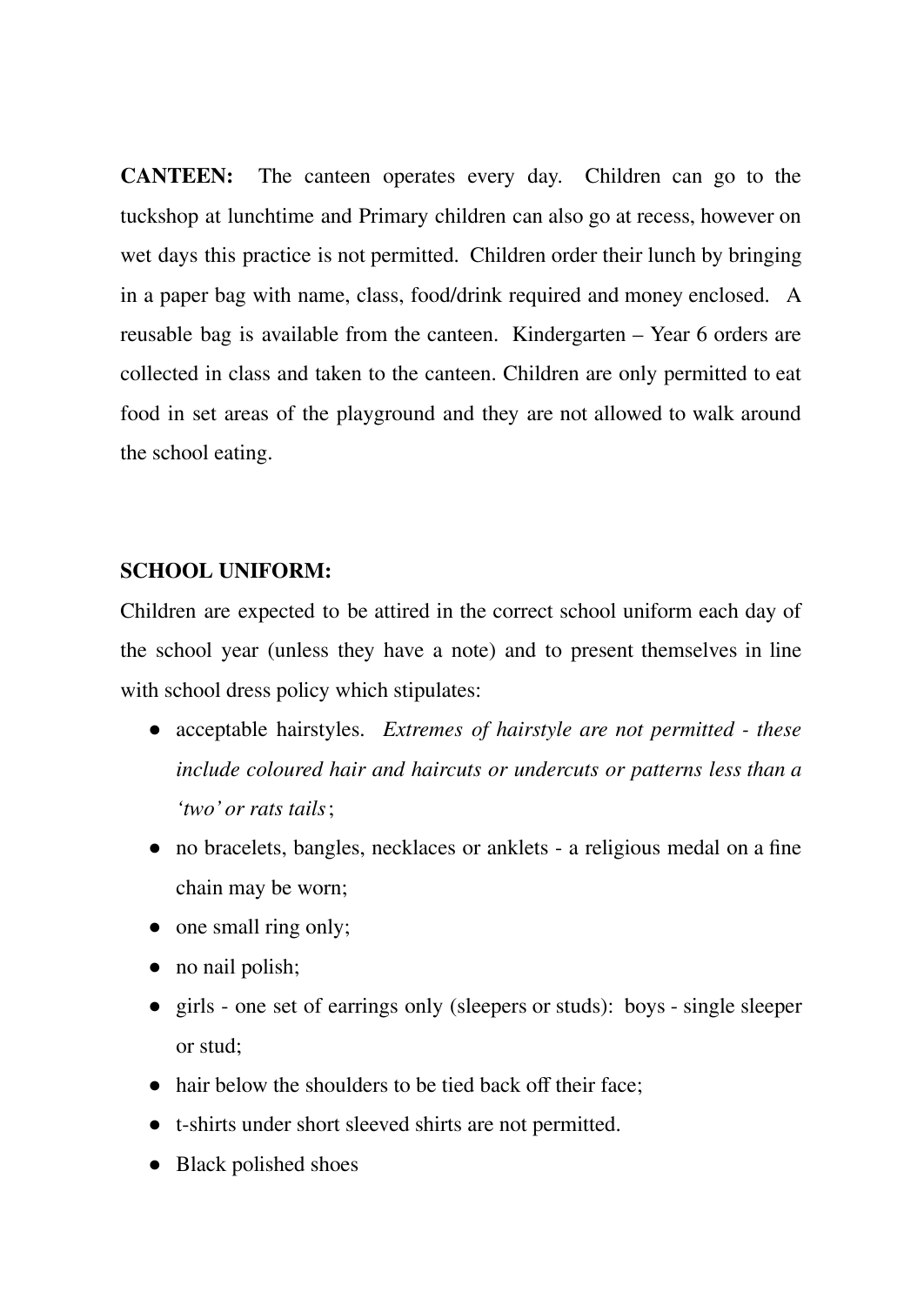*Uniform requirements can be purchased from:*

*Orange Clothing Manufacturers, 4 McNamara St, Orange*

*Kingfisher School Gear, 151 Summer Street, Orange*

*Lowes, Orange Central Shopping Centre 131 / 222 Summer St*

# **BOYS GIRLS**

| <b>Summer Uniform</b>                                                                                                                                                                                                                          | <b>Summer Uniform</b>                                                                                                                                                                                                                          |
|------------------------------------------------------------------------------------------------------------------------------------------------------------------------------------------------------------------------------------------------|------------------------------------------------------------------------------------------------------------------------------------------------------------------------------------------------------------------------------------------------|
| • Grey shorts (school type,<br>not cargo or corduroy)<br>Blue shirt<br>Grey socks $-$ above the<br>ankle<br>• Black shoes<br>Navy school hat                                                                                                   | • Pink check dress - V collar<br>& button front<br>• White socks – above the<br>ankle<br><b>Black shoes</b><br>Navy school hat                                                                                                                 |
| <b>Winter Uniform</b>                                                                                                                                                                                                                          | <b>Winter Uniform</b>                                                                                                                                                                                                                          |
| Long grey worsted/serge<br>trousers<br>• Blue shirt<br>Striped school tie<br>Grey woollen jumper with<br>V stripes (school colours)<br>$\bullet$ Grey socks<br>• Black shoes<br>Navy blue beanie, scarf $\&$<br>jacket                         | Maroon tunic or slacks<br>White shirt<br>Striped school tie<br>Maroon woollen jumper<br>Stockings or white socks<br>• Black school shoes<br>Navy blue beanie, scarf $\&$<br>jacket                                                             |
| <b>Sports Uniform</b>                                                                                                                                                                                                                          | <b>Sports Uniform</b>                                                                                                                                                                                                                          |
| • School navy sports shorts<br>Light blue polo shirt - with<br>school logo and name<br>long sleeve option for<br>winter<br>White socks - above the<br>ankle<br>School navy tracksuit with<br>diagonal stripes on both<br>sleeves and right leg | • School navy sports shorts<br>Light blue polo shirt - with<br>school logo and name<br>long sleeve option for<br>winter<br>White socks - above the<br>ankle<br>School navy tracksuit with<br>diagonal stripes on both<br>sleeves and right leg |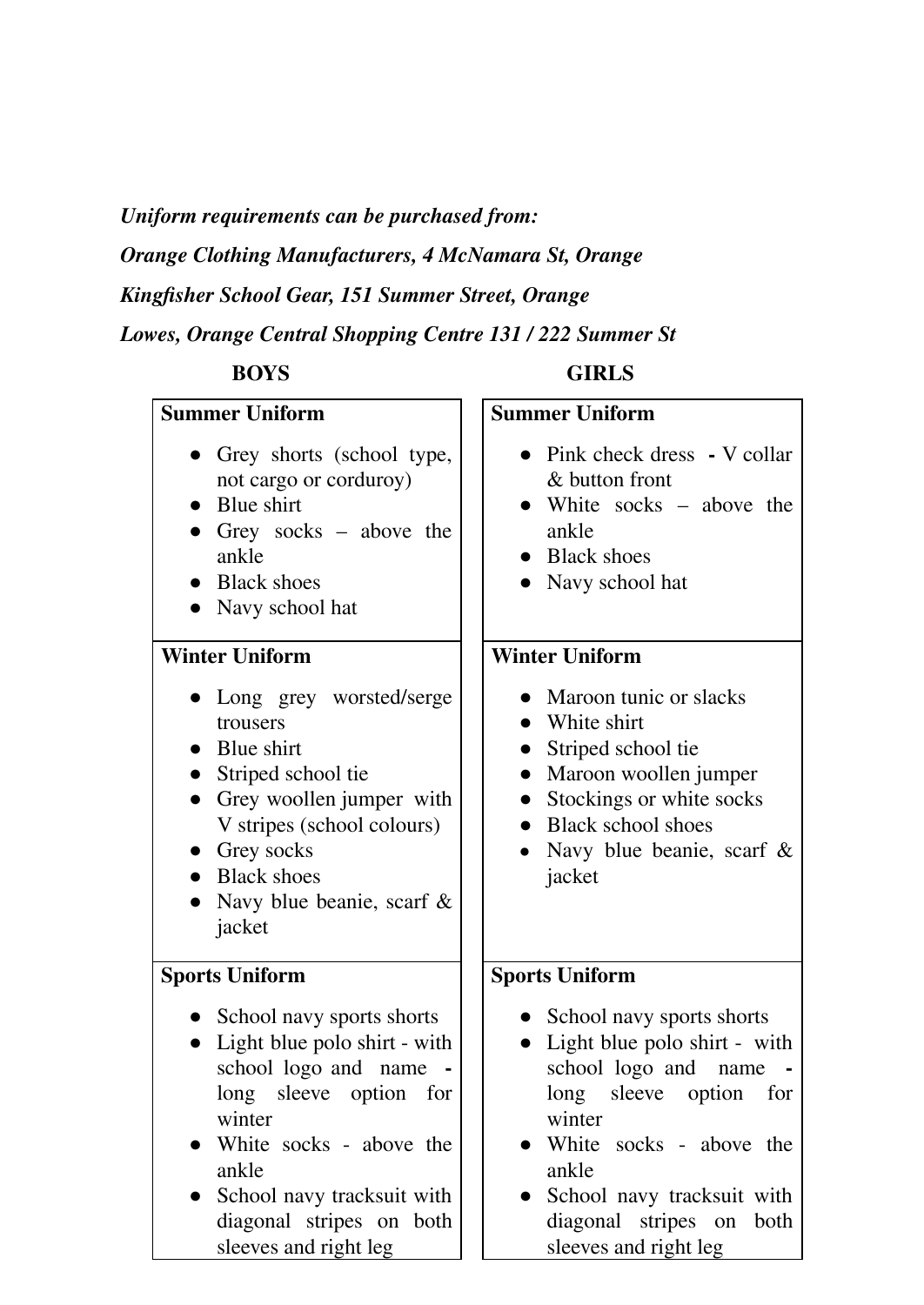- Sports shoes
- School hat
- Sports shoes
- School hat

# **HATS:**

The wearing of a hat within the school grounds and during all outside school activities is compulsory during Terms 1 and Term 4 and in other terms when necessary. We have an appropriately designed hat as part of our school uniform. Caps are not permitted. If a child does not have a hat they are to play in the shade.

# **SUNSCREEN:**

Children are encouraged to apply sunscreen during Term 1 & Term 4 before they come to school.

# **SCHOOL BAGS**:

McAuley back packs are available from the front office at a cost of \$40.00 each.

# **SPORT / PHYSICAL EDUCATION:**

# **WINTER SPORT:**

Due to the unpredictability of Orange weather in Winter all our school sport for primary students is conducted at indoor venues within the city of Orange. The cost of the sport is included in the School Fees. Winter sport takes place in Term 3.

# **SPORTS UNIFORM:**

Sports uniform is worn on two different days of the week for children in Primary and one day for Infants children. Your child will be placed in a sports house at the beginning of the year. Where possible, children with older brothers and sisters at the school will be placed in the same house.

**Sport uniform days are: - Kindergarten, Year 1 & Year 2 - Fridays - Year 3 & Year 4 - Tuesday & Thursday**